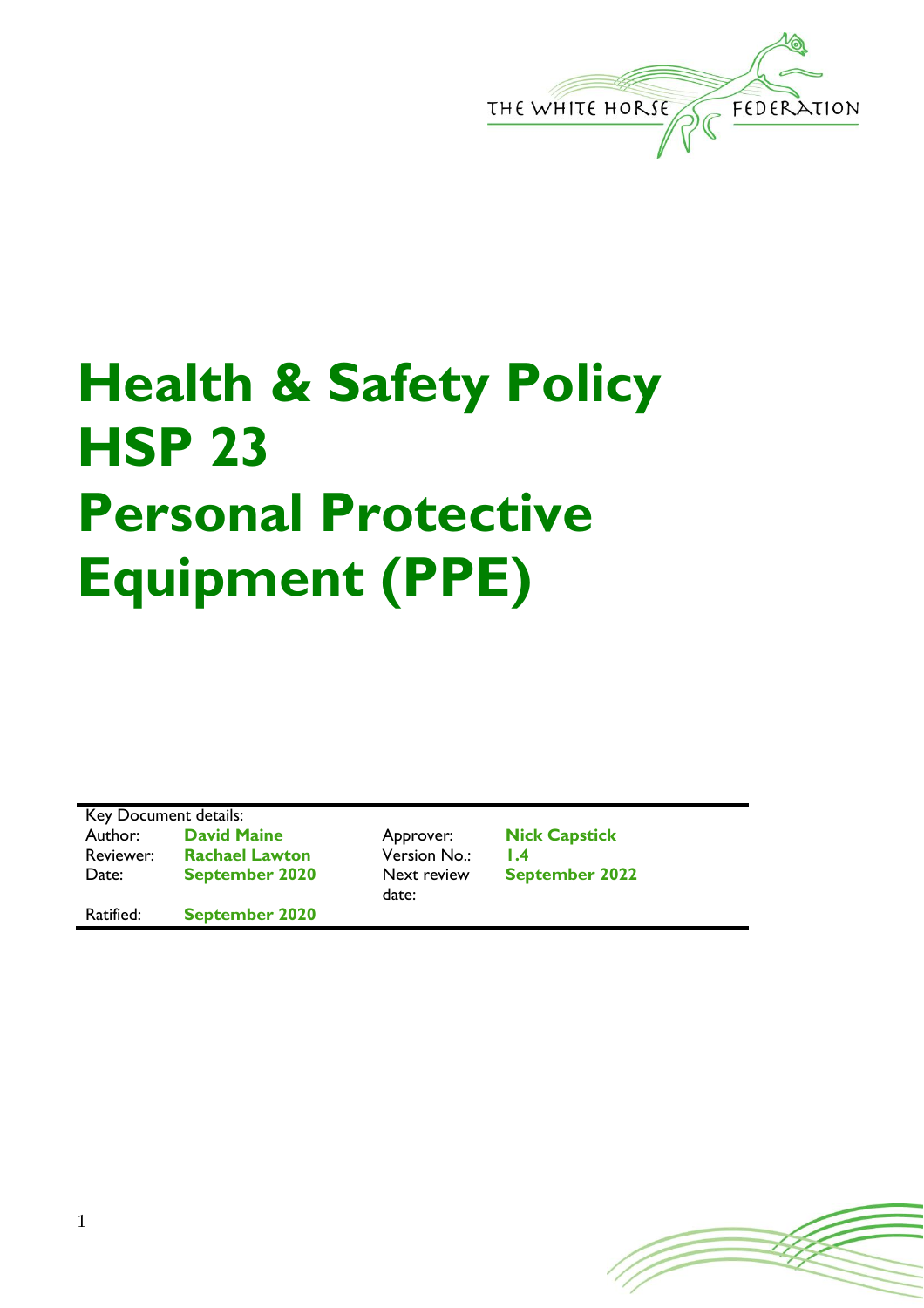

| <b>Title:</b>       | HSP22 - Personal Protective Equipment (PPE)                                               |  |  |
|---------------------|-------------------------------------------------------------------------------------------|--|--|
| Author(s):          | David Maine                                                                               |  |  |
| Date:               | September 2020                                                                            |  |  |
| <b>Review date:</b> | September 2022                                                                            |  |  |
| <b>Application:</b> | This policy applies equally to all The White Horse Federation (TWHF) employees            |  |  |
|                     | including agency or casual staff, and to all premises where TWHF is either the 'employer' |  |  |
|                     | or is in control of the premises.                                                         |  |  |

| <b>Definitions</b>                                                                                                                                            |                                                                                                                                                  | For the purpose of this policy, the following definitions apply;                                                                                                               |                                                                                          |  |  |  |
|---------------------------------------------------------------------------------------------------------------------------------------------------------------|--------------------------------------------------------------------------------------------------------------------------------------------------|--------------------------------------------------------------------------------------------------------------------------------------------------------------------------------|------------------------------------------------------------------------------------------|--|--|--|
|                                                                                                                                                               |                                                                                                                                                  | Personal                                                                                                                                                                       | PPE is equipment that will protect the user against health or safety risks               |  |  |  |
|                                                                                                                                                               |                                                                                                                                                  | Protective                                                                                                                                                                     | at work. It can include items such as safety helmets and hard hats,                      |  |  |  |
|                                                                                                                                                               |                                                                                                                                                  | Equipment                                                                                                                                                                      | gloves, eye protection, high-visibility clothing, safety footwear and safety             |  |  |  |
|                                                                                                                                                               |                                                                                                                                                  | (PPE)                                                                                                                                                                          | harnesses.                                                                               |  |  |  |
|                                                                                                                                                               | <b>Policy Aims</b>                                                                                                                               | To meet the requirements of the Personal Protective Equipment at Work Regulations                                                                                              |                                                                                          |  |  |  |
|                                                                                                                                                               |                                                                                                                                                  | 1992 (as amended) and implement the use of PPE as a last line of defence to protect                                                                                            |                                                                                          |  |  |  |
|                                                                                                                                                               |                                                                                                                                                  | employees and further reduce the risk of injury from hazards in the workplace that could                                                                                       |                                                                                          |  |  |  |
|                                                                                                                                                               |                                                                                                                                                  | not be adequately controlled in other ways.                                                                                                                                    |                                                                                          |  |  |  |
|                                                                                                                                                               |                                                                                                                                                  |                                                                                                                                                                                | Note: There are specific regulations covering the requirement of PPE for Asbestos, Lead, |  |  |  |
|                                                                                                                                                               |                                                                                                                                                  | Noise, Ionising Radiation and Respiratory Protection Equipment.                                                                                                                |                                                                                          |  |  |  |
| <b>Policy</b>                                                                                                                                                 |                                                                                                                                                  | It is the policy of TWHF to provide Personal Protective Equipment (PPE) for all its<br>employees where required. PPE may be required to further reduce the risk of injury even |                                                                                          |  |  |  |
|                                                                                                                                                               |                                                                                                                                                  |                                                                                                                                                                                |                                                                                          |  |  |  |
|                                                                                                                                                               |                                                                                                                                                  | after engineering controls, safe systems of work and other appropriate preventative<br>measures have been applied in the workplace.                                            |                                                                                          |  |  |  |
| <b>Risk</b>                                                                                                                                                   |                                                                                                                                                  |                                                                                                                                                                                | Exposure to workplace hazards that could have been mitigated by the use of PPE.          |  |  |  |
|                                                                                                                                                               |                                                                                                                                                  |                                                                                                                                                                                |                                                                                          |  |  |  |
| <b>Responsibility</b>                                                                                                                                         |                                                                                                                                                  |                                                                                                                                                                                | This responsibility is discharged primarily at the line management/operational level.    |  |  |  |
|                                                                                                                                                               |                                                                                                                                                  | <b>Roles &amp; Responsibilities</b>                                                                                                                                            |                                                                                          |  |  |  |
| Ι.                                                                                                                                                            |                                                                                                                                                  |                                                                                                                                                                                | Roles and responsibilities are defined in HSP 2 Organisation.                            |  |  |  |
|                                                                                                                                                               |                                                                                                                                                  |                                                                                                                                                                                | Any specific actions are detailed in the arrangements section below.                     |  |  |  |
|                                                                                                                                                               | <b>Arrangements</b>                                                                                                                              |                                                                                                                                                                                |                                                                                          |  |  |  |
| Ι.                                                                                                                                                            | <b>Assessing Suitable PPE</b>                                                                                                                    |                                                                                                                                                                                |                                                                                          |  |  |  |
|                                                                                                                                                               | Where the risk assessment identifies the need for PPE, consider whether the identified PPE will protect<br>the wearer from the risks identified. |                                                                                                                                                                                |                                                                                          |  |  |  |
|                                                                                                                                                               | To determine suitability:                                                                                                                        |                                                                                                                                                                                |                                                                                          |  |  |  |
|                                                                                                                                                               | Assess the interactions of the working environment and conditions as factors in determining the<br>٠<br>suitability of the selected PPE.         |                                                                                                                                                                                |                                                                                          |  |  |  |
|                                                                                                                                                               | $\bullet$                                                                                                                                        | Assess the comfort level and compatibility of using the selected PPE especially if other PPE is also<br>being utilised.                                                        |                                                                                          |  |  |  |
|                                                                                                                                                               | ٠                                                                                                                                                |                                                                                                                                                                                | Assess whether or not the PPE can be adjusted to suit the wearer.                        |  |  |  |
| Assess whether the introduction of PPE would make the work more difficult to accomplish safely<br>$\bullet$<br>or introduce new risks or a higher risk level. |                                                                                                                                                  |                                                                                                                                                                                |                                                                                          |  |  |  |
|                                                                                                                                                               |                                                                                                                                                  |                                                                                                                                                                                |                                                                                          |  |  |  |

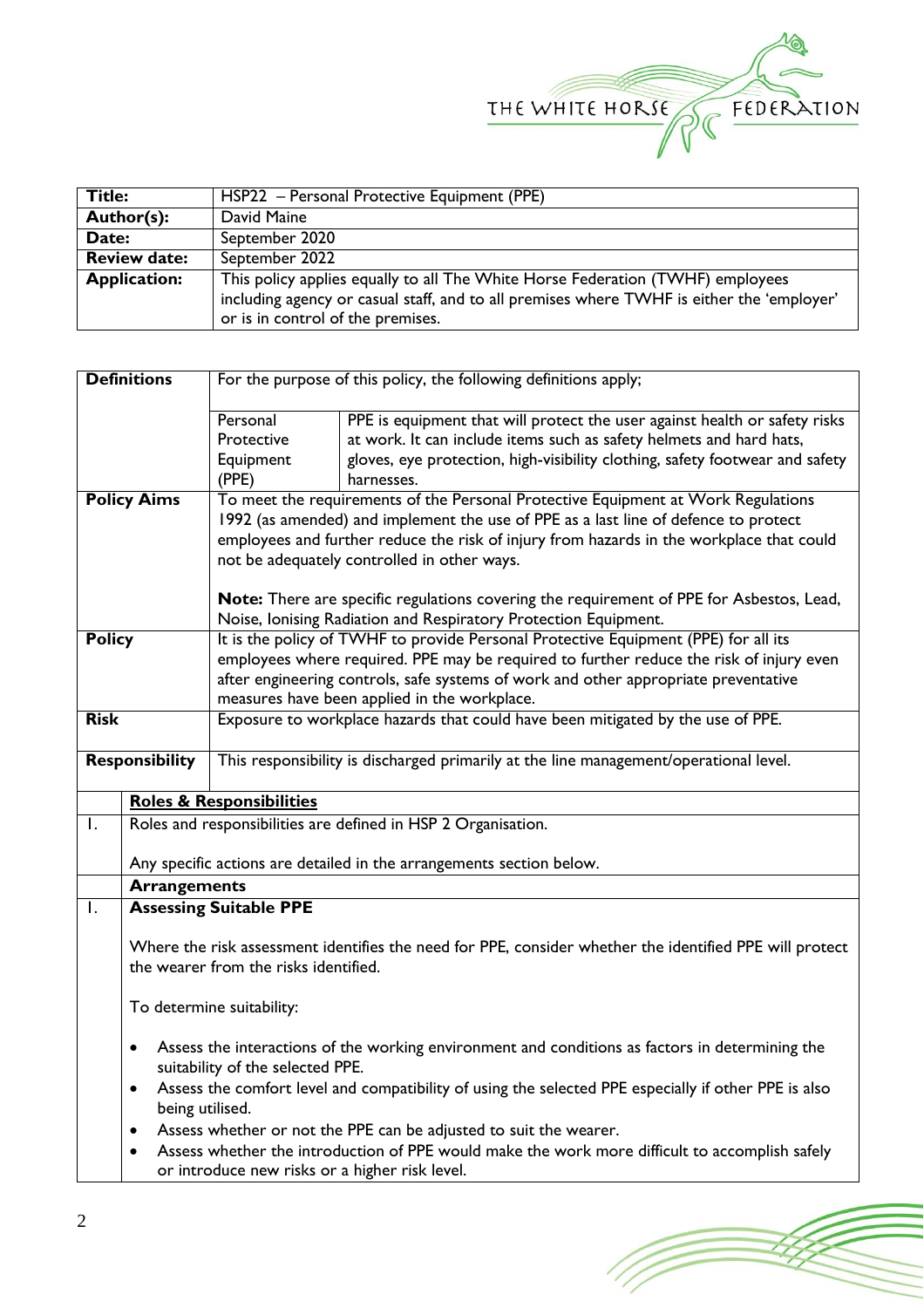

|    | Note: Different hazards in the workplace may identify the need for different PPE to provide adequate<br>protection against them. This may mean different PPE being required for different jobs.                                                                                                                                                                                                                                                                                                                                          |
|----|------------------------------------------------------------------------------------------------------------------------------------------------------------------------------------------------------------------------------------------------------------------------------------------------------------------------------------------------------------------------------------------------------------------------------------------------------------------------------------------------------------------------------------------|
|    | Your PPE supplier should be able to provide advice on the types of PPE available and their suitability for<br>different tasks.                                                                                                                                                                                                                                                                                                                                                                                                           |
| 2. | <b>Selection and Use</b>                                                                                                                                                                                                                                                                                                                                                                                                                                                                                                                 |
|    | When selecting PPE:                                                                                                                                                                                                                                                                                                                                                                                                                                                                                                                      |
|    | Choose good quality products which are CE marked in accordance with the Personal Protective<br>$\bullet$<br>Equipment Regulations 2002 - suppliers can advise you;<br>Choose equipment that suits the wearer – consider the size, fit and weight; you may need to<br>$\bullet$<br>consider the health of the wearer, e.g. if equipment is very heavy, or wearers have pre-existing<br>health issues, standard PPE may not be suitable;<br>Let users help choose it, they will be more likely to use it.<br>$\bullet$                     |
|    | Using and distributing PPE to employees:                                                                                                                                                                                                                                                                                                                                                                                                                                                                                                 |
|    | Instruct and train people how to use it;<br>$\bullet$<br>Tell them why it is needed, when to use it and what its limitations are;<br>$\bullet$<br>Never allow exemptions for those jobs that 'only take a few minutes';<br>$\bullet$<br>If something changes on the job, check the PPE is still appropriate - speak with your supplier,<br>$\bullet$<br>explaining the job to them;<br>If in doubt, seek further advice from a specialist adviser.<br>٠<br>All issued PPE should be recorded. See HSF 23.1 PPE Issue Record<br>$\bullet$ |
|    | Note:<br>PPE is to be provided to all employees free of charge.<br>$\bullet$<br>PPE issued is for use only during employment with TWHF<br>$\bullet$<br>PPE issued to staff must only be used for TWHF authorised work tasks and must not be used in<br>$\bullet$<br>any other capacity.                                                                                                                                                                                                                                                  |
| 3. | <b>Training</b>                                                                                                                                                                                                                                                                                                                                                                                                                                                                                                                          |
|    | Training measures for employees requiring PPE should include information, instruction and<br>and training on the following:                                                                                                                                                                                                                                                                                                                                                                                                              |
|    | Ensure that anyone using PPE is aware of why it is needed, when to use, repair or replace it, how<br>$\bullet$<br>to report it if there is a fault and its limitations.<br>Employees should be trained and instructed in how to use PPE properly in accordance with the<br>$\bullet$                                                                                                                                                                                                                                                     |
|    | manufactures/ suppliers guidance.<br>Managers and supervisors should also be trained and instructed to ensure their staff are using it<br>$\bullet$<br>correctly.                                                                                                                                                                                                                                                                                                                                                                        |
|    | Ensure that staff understand safety signs that advocate the use of PPE, what they mean and where<br>٠<br>they can get equipment, e.g. for visitors or contractors.                                                                                                                                                                                                                                                                                                                                                                       |
|    | <b>Maintenance</b>                                                                                                                                                                                                                                                                                                                                                                                                                                                                                                                       |
|    |                                                                                                                                                                                                                                                                                                                                                                                                                                                                                                                                          |